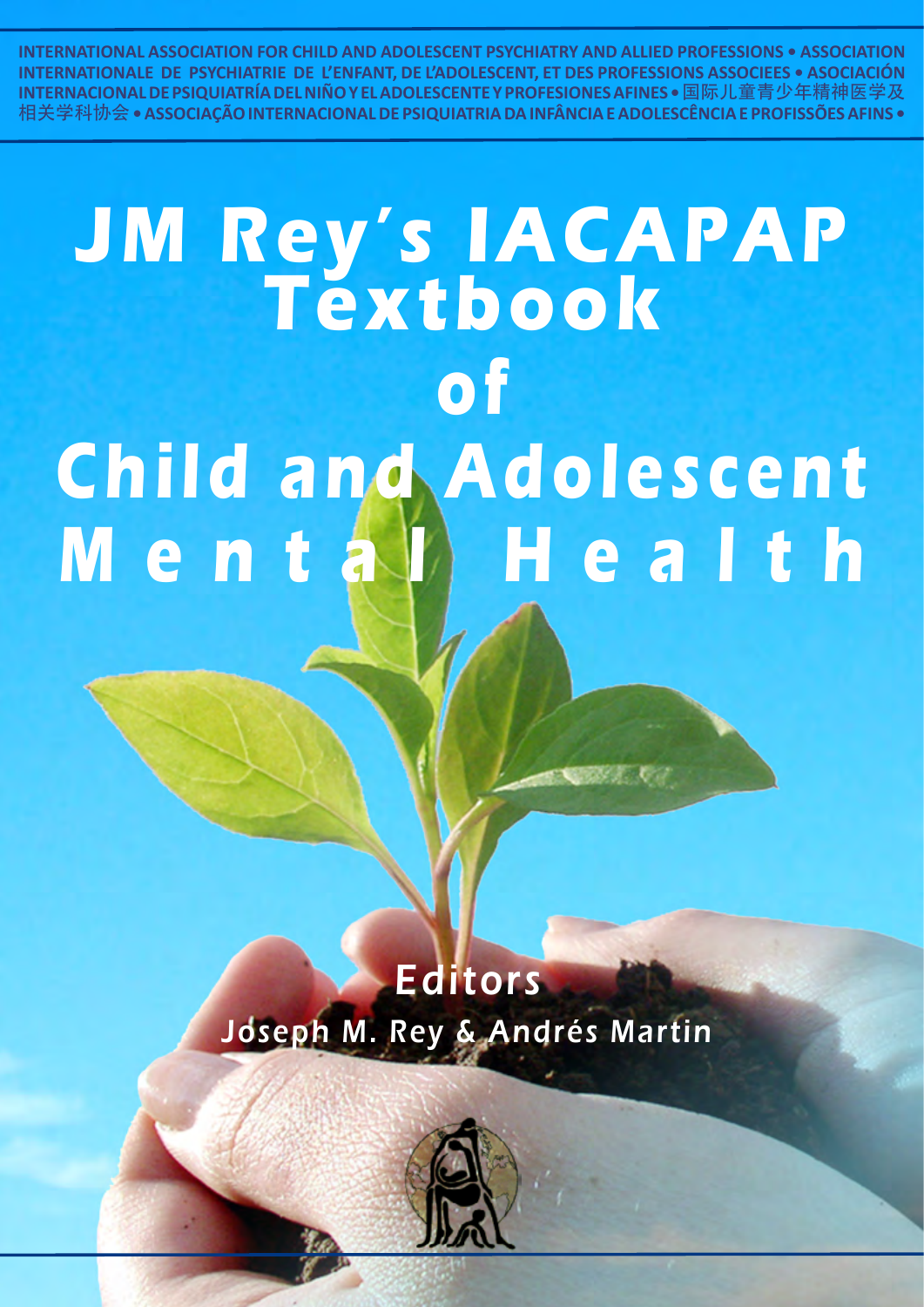*Knowledge is the enemy of disease... Applying what we know already will have a bigger impact on health and disease than any drug or technology likely to be introduced in the next decade.* (Pang et al *The Lancet*[, January 28, 2006\)](../../../www.thelancet.com/journals/lancet/article/PIIS0140-6736/(06/default.htm)68050-1/fulltext).

*Mental illnesses are different to most other illnesses. The overwhelming burden of mental illnesses falls upon the young.* ([Healthcare Information for All 2015\)](../../../www.hifa2015.org/default.htm).

*Supporting the mental health of children and adolescents should be seen as a strategic investment that creates many long term benefits for individuals, societies and health systems.* (WHO, 2005).

# **JM Rey's IACAPAP Textbook**  $\mathbf{f}$ **Child and Adolescent Mental Health**

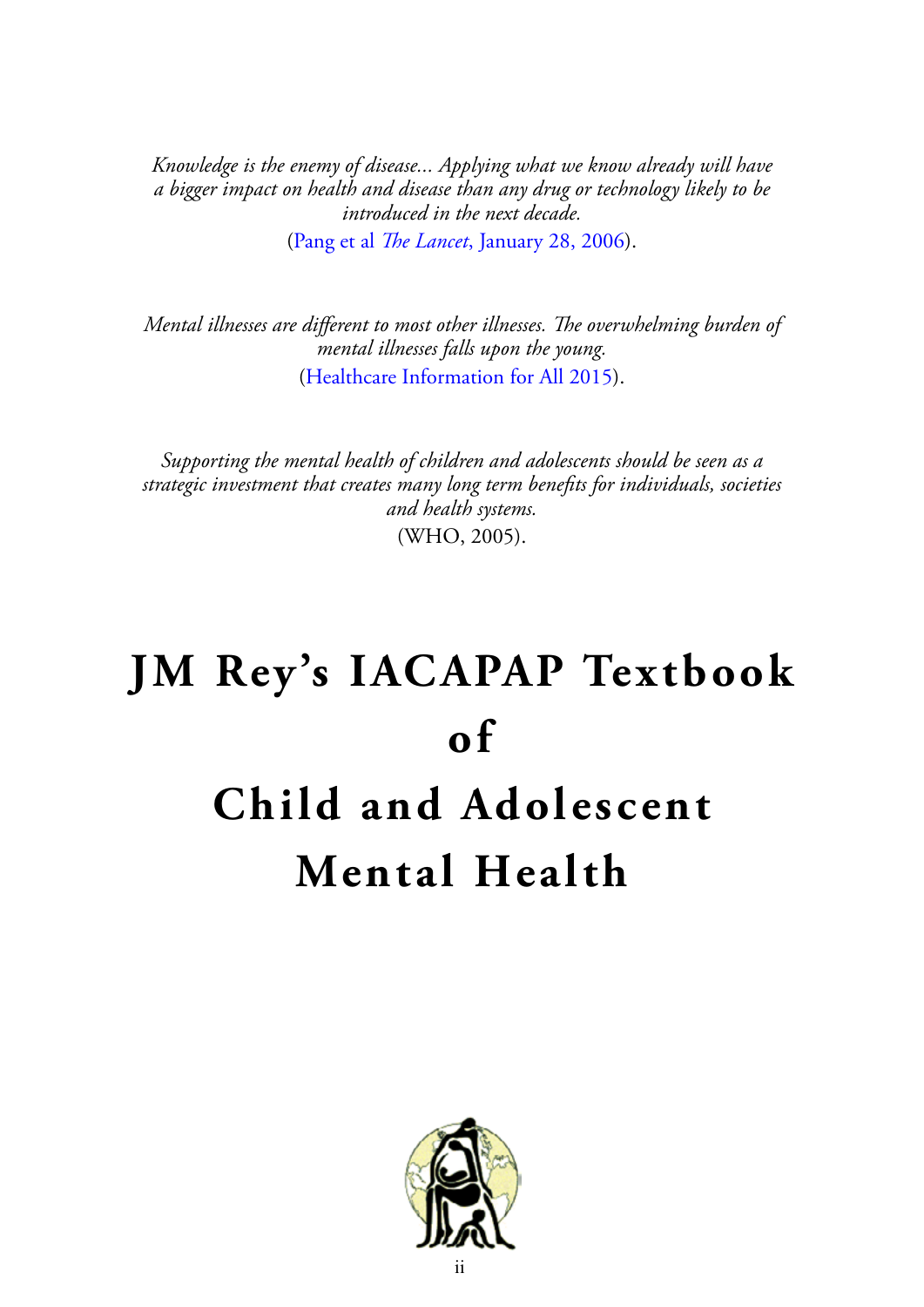#### ©2020 International Association for Child and Adolescent Psychiatry and Allied Professions, [IACAPAP](../../../iacapap.org/default.htm), Geneva.

JM Rey's IACAPAP Textbook of Child and Adolescent Mental Health

ISBN: 978-0-646-57440-0

This publication is intended for professionals training or practicing in mental health and not for the general public.

This is an open-access publication under the [Creative Commons Attribution Non-commercial](../../../creativecommons.org/default.htm)  [License.](../../../creativecommons.org/default.htm) Use, distribution and reproduction in any medium are allowed without prior permission provided the original work is properly cited and the use is non-commercial.

The opinions expressed are those of the authors and do not necessarily represent the views of IACAPAP or the editors.

This publication seeks to describe the best treatments and practices based on the scientific evidence available at the time of writing as evaluated by the authors and may change as a result of new research. Readers need to apply this knowledge to patients in accordance with the guidelines and laws of their country of practice. Some medications may not be available in some countries and readers should consult the specific drug information since not all the unwanted effects of medications are mentioned.

Organizations, publications and websites are cited or linked to illustrate issues or as a source of further information. This does not mean that authors, the editors or IACAPAP endorse their content or recommendations, which should be critically assessed by the reader. Websites may also change or cease to exist.

Unless stated otherwise, the case vignettes are fictional and seek to highlight specific issues, although they are based on the authors' clinical experience.

Suggested citation: Rey JM & Martin A (editors). *JM Rey's IACAPAP e-Textbook of Child and Adolescent Mental Health*. Geneva: International Association for Child and Adolescent Psychiatry and Allied Professions 2020.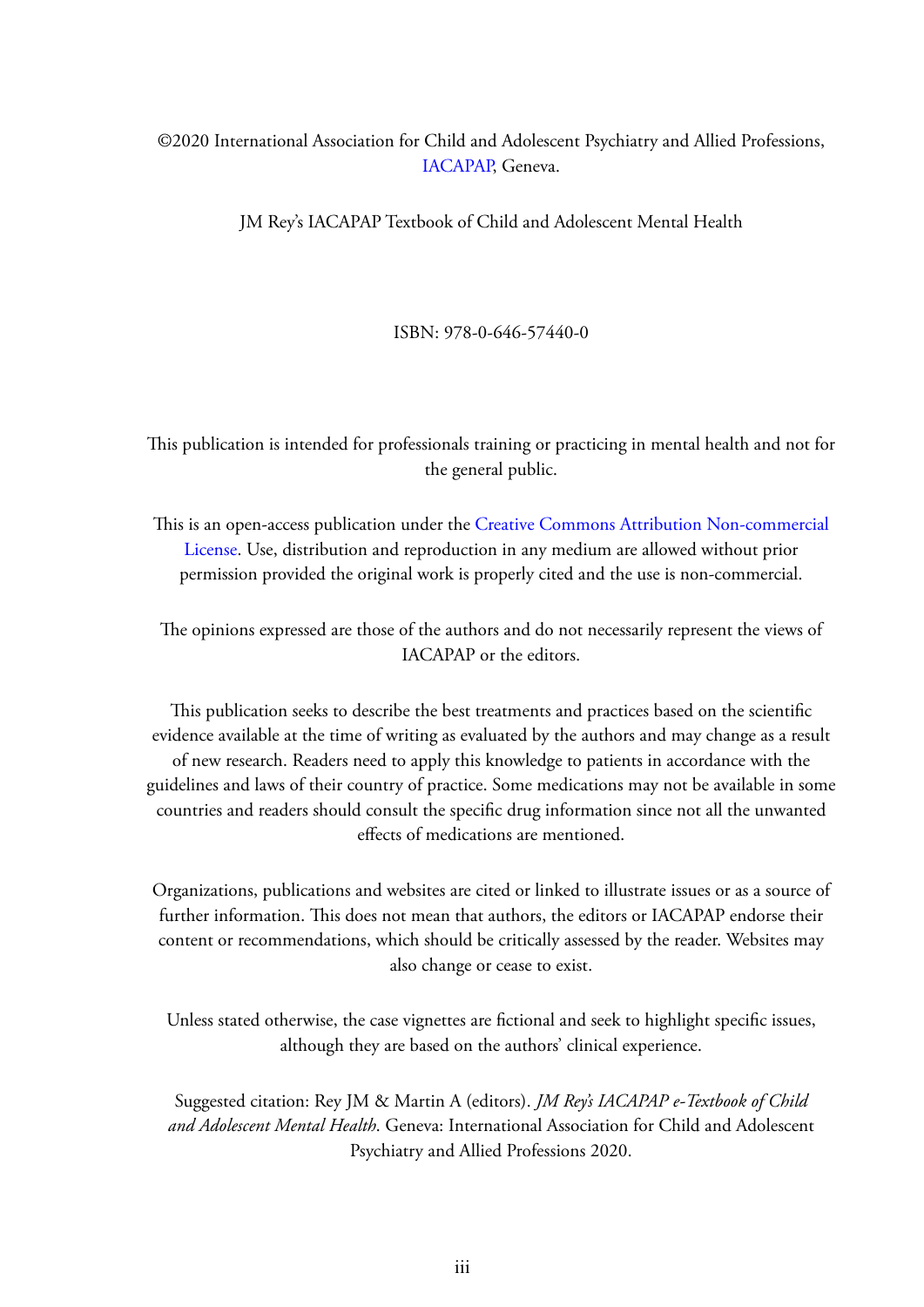**INTERNATIONAL ASSOCIATION FOR CHILD AND ADOLESCENT PSYCHIATRY AND ALLIED PROFESSIONS • ASSOCIATION INTERNATIONALE DE PSYCHIATRIE DE L'ENFANT, DE L'ADOLESCENT, ET DES PROFESSIONS ASSOCIEES • ASOCIACIÓN INTERNACIONAL DE PSIQUIATRÍA DEL NIÑO Y EL ADOLESCENTE Y PROFESIONES AFINES •**国际儿童青少年精神医学及 相关学科协会**• ASSOCIAÇÃO INTERNACIONAL DE PSIQUIATRIA DA INFÂNCIA E ADOLESCÊNCIA E PROFISSÕES AFINS •**

# **JM Rey's IACAPAP Textbook of Child and Adolescent Mental Health**

## Editors

Joseph M Rey MD, PhD, FRANZCP & Andres Martin MD,

### Editorial Advisory Board

Thomas M Achenbach PhD

Daniel Fung MD

Olayinka Omigbodun MBBS, MPH, FMCPsych, FWACP

Luis A Rohde MD

Chiara Servili MD, MPH

Garry Walter MD, PhD, FRANZCP

### Associate Editors

Julie Chilton MD David Cohen MD, PhD (version in French) Flávio Dias Silva MD, MSc (version in Portuguese) Priscille Gerardin MD, PhD (version in French) Hesham Hamoda MD, MPH (version in Arabic) Nguyen Thi Hue MD (version in Vietnamese) Takahiko Inagaki MD (version in Japanese) Matías Irarrázaval MD, MPH (version in Spanish) Jing Liu MD Daniel Martínez Uribe (version in Spanish) Dmytro Martsenkovskyi MD (version in Russian) Suaad Moussa (version in Arabic) Cesar Soutullo MD, PhD Paz Toren MD,MHA (version in Hebrew) Florian Daniel Zepf MD

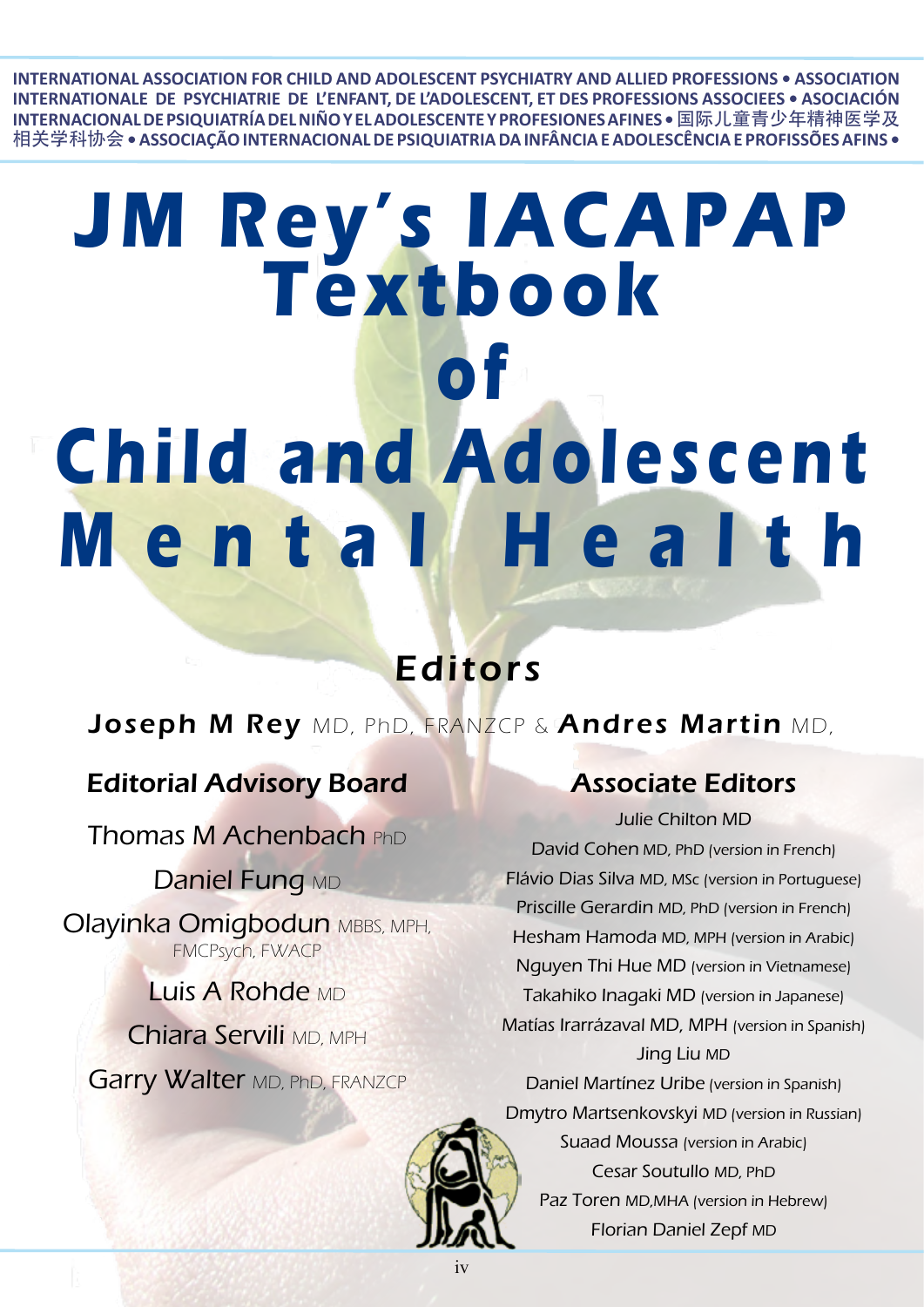# **2020 EDITION**

#### **[Foreword by Professor Daniel Fung, President of IACAPAP](../../../https@www.youtube.com/watch@v=cJo52tZSvZc)**

**2018-2022**



**(Click images to watch)**

**[Preface by Professor Joseph](../../../https@www.youtube.com/watch@v=EeWiPLcd5CM)  [Preface by Professor Andres](../../../https@www.youtube.com/watch@v=GRb_vP9szzM)** 

**M Rey, Editor**

**Martin, Editor**







*A Zoomed Preface*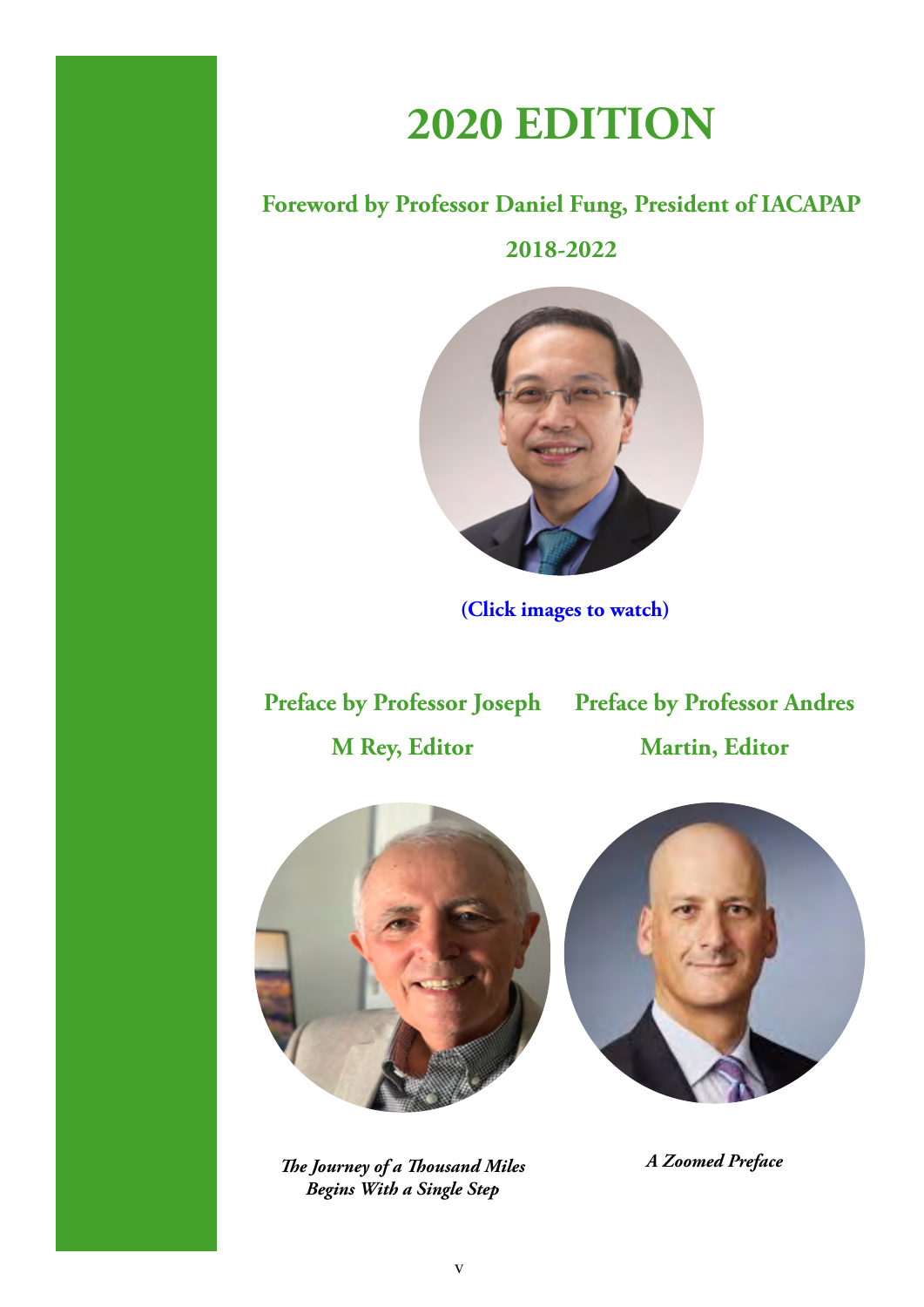## **FOREWORD TO THE 2012 EDITION**

#### **A Child and Adolescent Mental Health Guide in Every PALM**

An electronic textbook on child and adolescent mental health (CAMH) that is free of charge and downloadable is now available on the website of the International Association for Child and Adolescent Psychiatry and Allied Professions (IACAPAP). It is based on best clinical practice, reflects the latest research, will be updated regularly and strives to be culturally sensitive.This feat clearly reveals the commitment of IACAPAP to make knowledge about CAMH widely available, whilst advocating for access to quality CAMH care globally.

This e-book is a joint venture between child and adolescent psychiatrists and allied professionals in better-resourced parts of the world and the awfully few CAMH professionals in resource-poor regions working together. This arrangement fulfils another of IACAPAP's objectives of facilitating partnerships between developed and developing countries for the purpose of education and training, encouraging learning and growth on both sides and helping to reduce the disparity in accessibility of CAMH resources.

On the 6<sup>th</sup> of December 2010, the IACAPAP Bureau received a proposal from Professor Joseph Rey for the creation of an electronic book for CAMH to be launched at the Paris Congress in July 2012. We were thrilled about the leap forward this project could mean for CAMH worldwide. At the same time, it seemed a nearly impossible task. Now we can look back with amazement. We are fully aware that this innovation was primarily achieved with the sacrifice, doggedness, brilliance and sometimes sharpness of Professor Rey, the Editor. Seemingly impossible tasks need unusual interventions to bring them to fruition.

We were also conscious of the urgent need to have this project completed because a majority of the health professionals in the areas of the world where more than 80% of children and adolescents live have had no formal CAMH training. This book is an excellent starting point to ensure that no health professional who has to care for children is left without CAMH information. I have witnessed, first-hand, the difficulty of obtaining CAMH textbooks in developing countries due to high costs of purchase and difficulties with shipping. I have also experienced the pressure involved in having to loan a CAMH textbook for just a few days or having to make photocopies of portions of books in order to obtain needed information for patient care, research and training. This e-book will bring tremendous relief to CAMH professionals caught in this kind of web. Estimates suggest that there are now almost 6 billion mobile phone subscribers, a figure that would include a majority of the world's population. Most of the growth in the subscriber base has come from the developing world. This e-book enables IACAPAP to put current information on best practices for CAMH into the palm of every health professional.

Finally, with a comprehensive textbook for CAMH in the palm of every CAMH professional around the world, children, adolescents and their families can have better CAMH care. Change has definitely come to the world of CAMH through access to IACAPAP's new e- textbook of Child and Adolescent Mental Health; a truly welcome change!

*Olayinka Omigbodun*

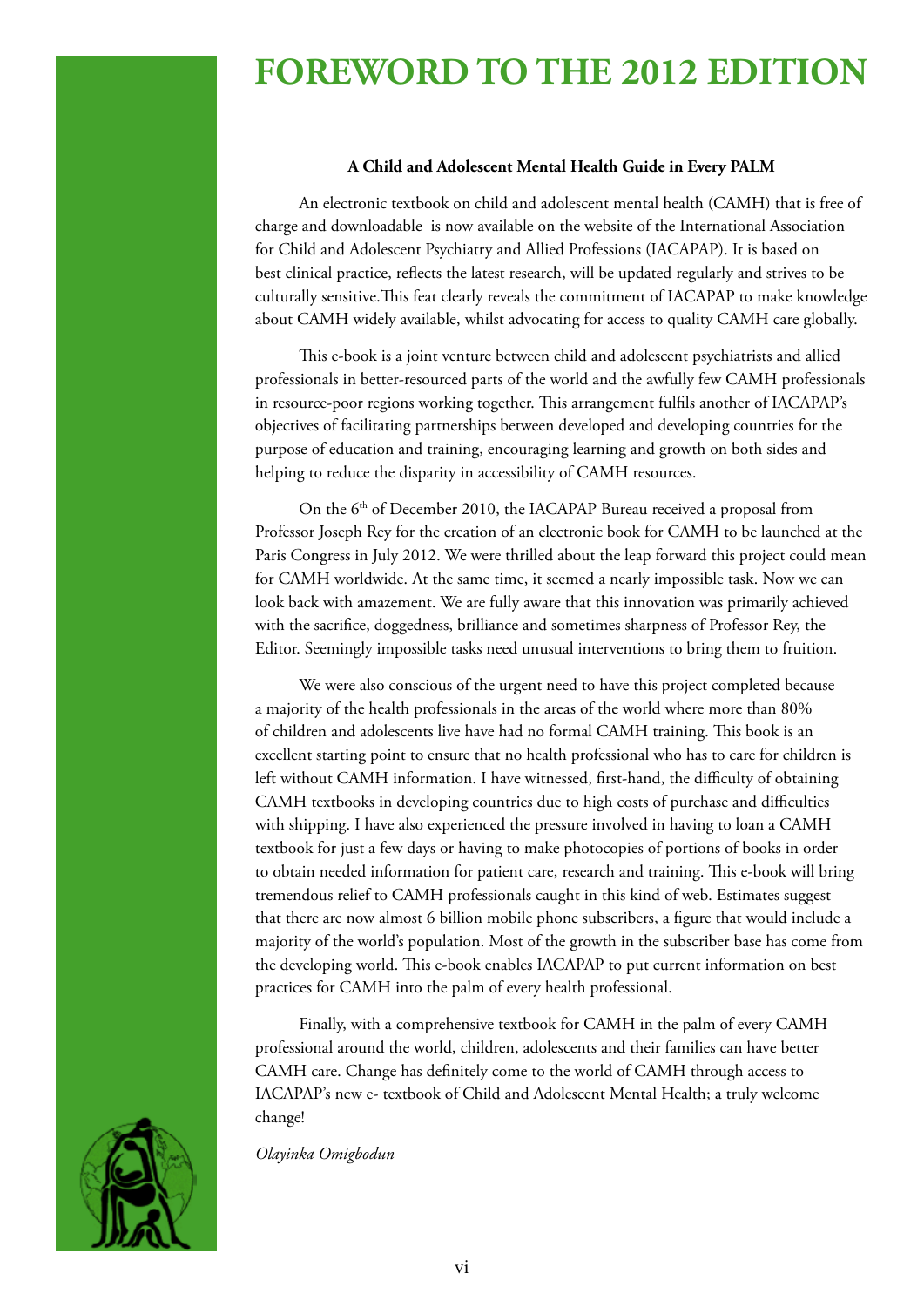## **PREFACE TO THE 2012 EDITION**

One of IACAPAP's commitments is to ensure that child and adolescent mental health workers everywhere in the world have access to the best up-to-date information to treat their patients.Thus IACAPAP provides regular world congresses, a parallel book series, educational courses in disadvantaged regions, the Donald F Cohen fellowship program, and the Helmut Remschmidt research seminars. This book is a further contribution in this undertaking.

IACAPAP's electronic book brings together available technologies and resources to make learning more accessible, more efficient and more fun. For example, readers of the chapter on normal development can click and watch no less than the famous developmental psychologist, Jean Piaget, explain and illustrate his theories of cognitive development. While reading the chapter on other substances of abuse, view a clip from *Samson and Delilah,* an Australian feature film which graphically depicts the deleterious effects of petrol sniffing in an aboriginal teenager. Learn how to identify and rate the early manifestations of autism by watching a series of video clips, or listen to lectures by the best experts, or view video clips that can be used to educate parents and patients. The most recent and authoritative practice guidelines, free-to-use rating scales and questionnaires and the full text of hundreds of key publications are only a click away from your screen (text in blue signals a hyperlink). In our case, we are privileged to have not only a variety of media forms but also highly instructive text, but what you have on your screens today is only the beginning, a beta version, a skeleton: much flesh is to be added yet.

What comes next? Apart from updating the book every year, specialized chapters dealing with specific issues will be added to make the textbook increasingly more comprehensive. This may include, for example, chapters dealing with specific treatments, both psychological and pharmacological, and chapters about illnesses and problems not yet covered in this edition such as HIV/AIDS and PTSD.

How can you contribute to this project? You can provide feedback about specific chapters: what is useful and what is not; which aspects are not well described; important gaps and issues not discussed; errors; and information about specific needs or problems in your country or culture that should be mentioned. All these comments will be sent to contributors who will be asked to take them on board for the new editions. You may also suggest topics for chapters as well as the names of experts who could write them. Regrettably, the book is only available in English and, so far, the included resources in other languages are very few. So please alert the editor about resources in languages other than English.

Much remains to be done, but IACAPAP is committed to continue supporting this project to which so many people have selflessly contributed. I thank the IACAPAP Executive for their support and foresight, particularly the president, Professor Olayinka Omigbodun. Many busy experts from the five continents have contributed chapters and responded creatively to the demands made on them, for which I am grateful. I also thank the Editorial Advisory Board and the Associate Editors—who helped with some of the sections—for their advice and suggestions. Of these, Professors Garry Walter and Florian Daniel Zepf deserve special mention. Dr Jenny Bergen and Helen Rey assisted with the more unrewarding tasks of proof reading and in many other practical ways. Finally, Josephine Pajor-Markus helped with design and layout and Sherri Corrie made it easy to deal with website issues.



*Joseph M Rey*